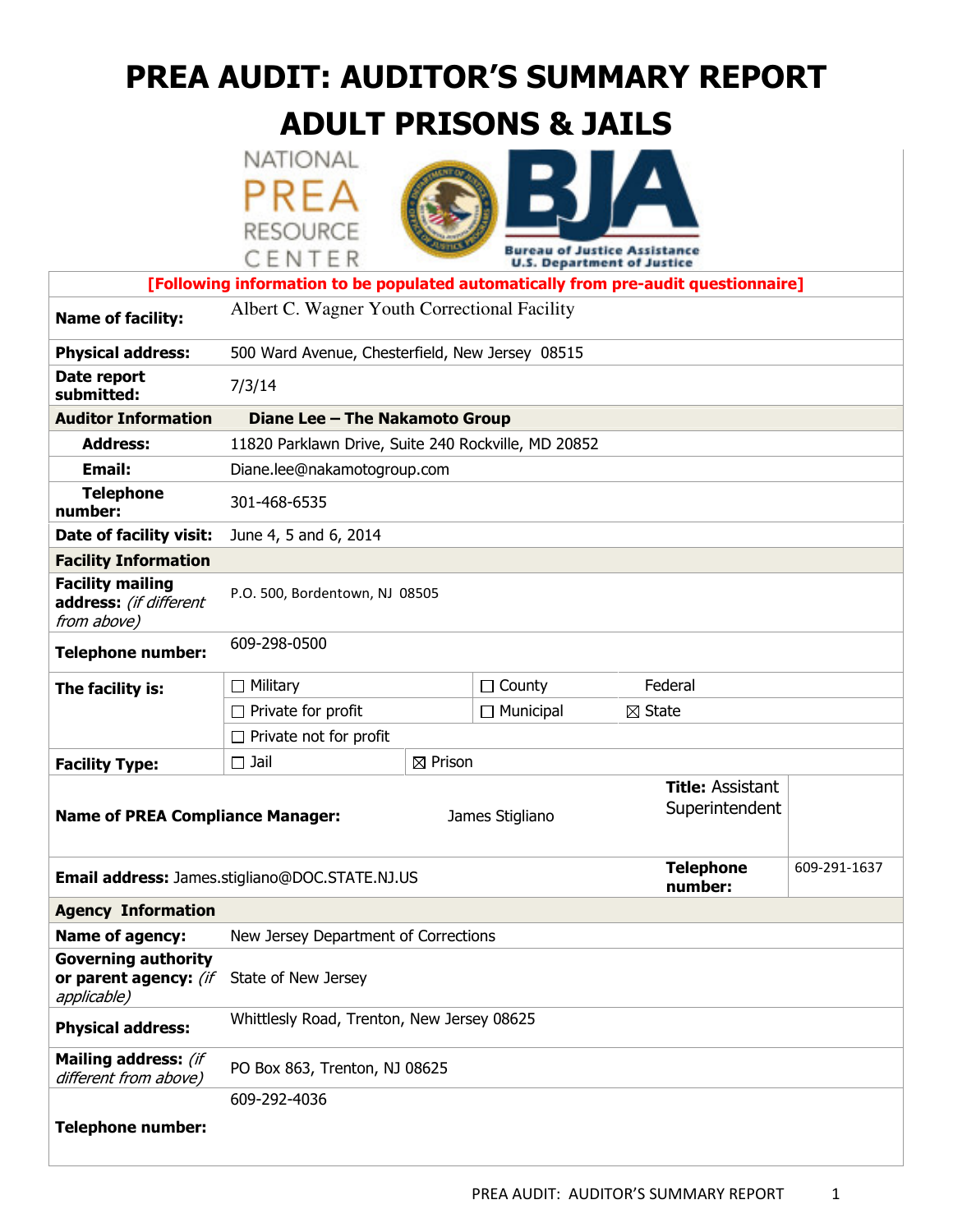| <b>Agency Chief Executive Officer</b> |                                 |                             |                              |  |  |  |
|---------------------------------------|---------------------------------|-----------------------------|------------------------------|--|--|--|
| Name:                                 | Gary M. Lanigan                 | Title:                      | Commissioner                 |  |  |  |
| <b>Email address:</b>                 | Gary.Lanigan@DOC.state.nj.us    | <b>Telephone</b><br>number: | 609-292-4036                 |  |  |  |
| <b>Agency-Wide PREA Coordinator</b>   |                                 |                             |                              |  |  |  |
| Name:                                 | Douglas Gerardi                 | Title:                      | Director Policy and Planning |  |  |  |
| <b>Email address:</b>                 | Douglas.Gerardi@DOC.state.nj.us | <b>Telephone</b><br>number: | 609-826-5625                 |  |  |  |

# **AUDIT FINDINGS**

### **NARRATIVE:**

The site visit for PREA audit of the Albert C. Wagner Youth Correctional Facility was conducted on June 4, 5 and 6, 2014 to determine compliance with the Prison Rape Elimination Act standards finalized August 2012. Before the audit, the auditor interviewed Commissioner Gary M. Lanigan and the state Agency-Wide PREA Coordinator, Douglas Gerardi, at the New Jersey Department of Corrections (NJDOC) headquarters in Trenton, New Jersey. Present during the interview was Judith A. Lang, Chief of Staff. During the audit, the auditor toured the facility and conducted formal staff and inmate interviews.

The auditor interviewed 10 inmates (10 random inmates from all of the housing units). Three of the inmates interviewed were from the internal At Risk Inmates/Weekly Listing indicating that they have previously been a victim. This listing is developed from the Central Office and sent to all facilities weekly to help them identify and properly house both victims and perpetrators of prior sexual abuse. They also have a PREA Alert list which is sent every time one of the identified inmates moves to another facility through the PREA Movement Notice.

 In addition, the auditor questioned 18 staff (9 specialized staff and 10 random Correctional Officers from each shift), about PREA training, how to report, to whom to report, filing reports, available interventions, conducting interviews, evidence collection, follow up, and monitoring retaliation. Specialized staff interviewed included the Administrator, PREA compliance manager, one investigator, human resource manager, training Lieutenant , Mental Health Supervisor, Assistant Superintendent of Education, Regional Medical Administrator and a Major. The medical and mental health staff at the facility is contracted through Rutgers University of Correctional Health.

An entrance meeting was held with the following persons in attendance: Judith Lang, Chief of Staff; Douglas Gerardi, NJDOC PREA Coordinator; John Cunningham, Administrator; Robert Chetirkin, Associate Administrator; James Stigliano, Assistant Superintendent/PREA Compliance Manager; Robert Karkosa, Special Investigations Division and Dave Calderon, Special Investigations Division.

There were currently 1,015 male inmates at the facility. Following the entrance meeting, I toured the facility from 1:15 P.M.. to 5:30 P.M., Eastern Standard Time. In the last calendar year, there were 5 sexual assault/harassment allegation cases of which all were determined to be unfounded.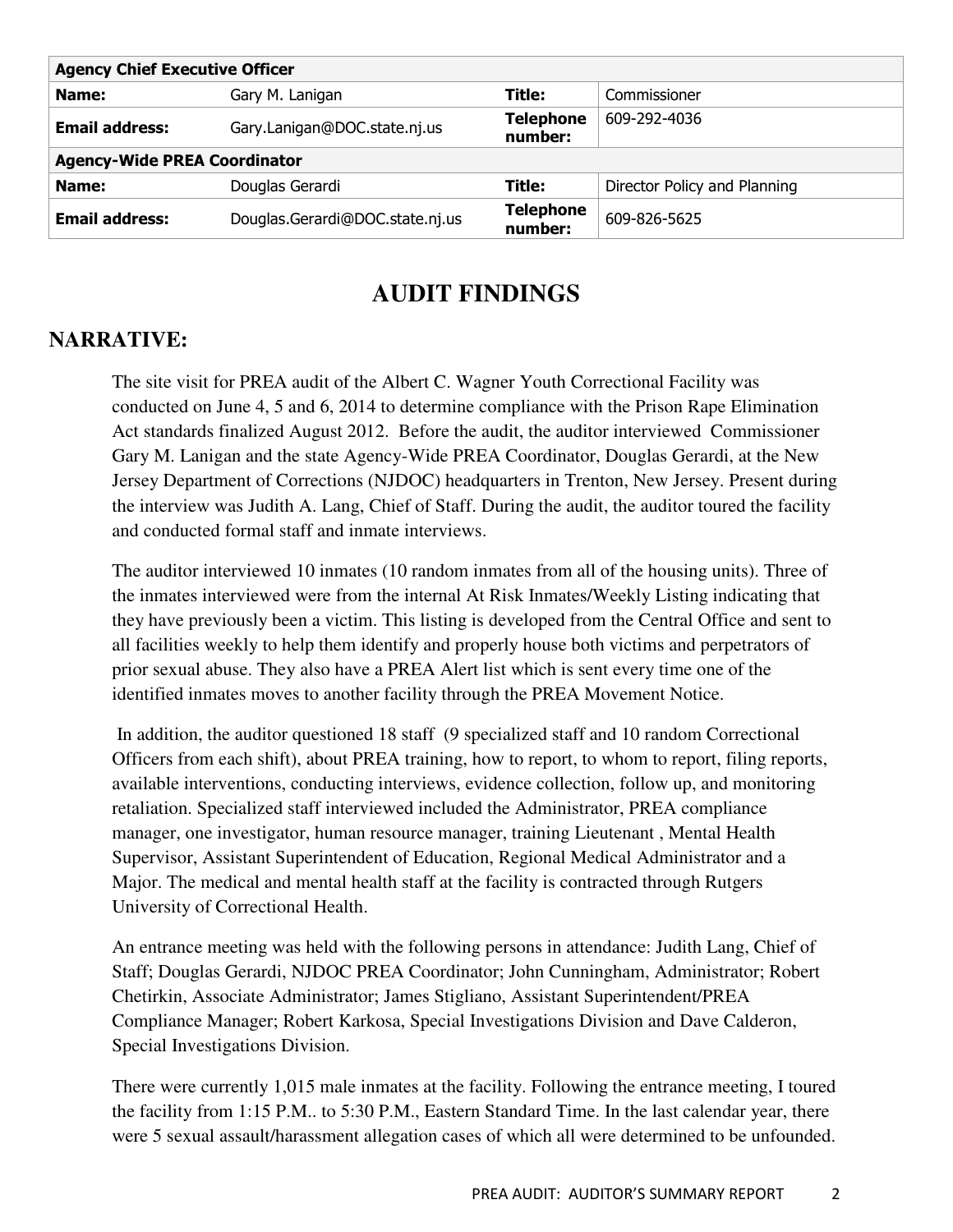#### **DESCRIPTION OF FACILITY CHARACTERISTICS:**

The facility is located on 560 acres shared with Garden State Youth Correctional Facility, on Ward Avenue, Chesterfield Township in Burlington County, New Jersey. Albert C. Wagner Youth Correctional Facility opened in 1934 and was renovated in 2002. Its population consists of male felons ages 18-30 whom are housed in both cells (1-2 inmates) and dormitory settings (50- 117 inmates). Approximately 450 acres of the land are cultivated for the Department of Corrections Farm Operations. Programs for mental health, group counseling, and academic and vocational education are available. Specific work assignments and program recommendations are made by the institution's classification committee based on individual needs.

A 1.2 mile perimeter road encircles the fenced in area. The facility houses all security levels. Within the secured fenced in area there are housing buildings. The main building houses medium security with approximately 849 inmates. Adjacent to the main facility is a 290-bed administrative close custody unit the housing maximum security inmates and inmates place under administrative segregation. In addition, there is a 166-bed minimum security unit. The institution has its own water, steam and sewage services. Steam is used for the main supply of hot water and heat. Normal electrical power supply is from Public Service Electric with a backup generator. The mission of the New Jersey Department of Corrections is to protect the public by operating safe, secure, and humane correctional facilities. The mission is realized through effective supervision, proper classification, appropriate treatment of offenders, and by providing services that promote successful reentry into society.

The auditor found the staff and inmates to be very well aware of PREA. The staff was very knowledgeable about their responsibilities to ensure a safe facility. They were aware of reporting responsibilities, preservation of evidence, as well as dealing with victims of sexual assault and/or sexual harassment. The staff has all had extensive training on how to identify signs of sexual assault/harassment and how to deal and treat victims of sexual assault and or sexual harassment.

#### SUMMARY OF AUDIT FINDINGS:

When the on-site audit was completed, an exit meeting was held. While I could not give the facility a final finding, as there were some issues needing further documentation and clarification, I did discuss areas where they had questions as to the facility's and the department's compliance with specific standards. I gave an overview of the audit and thanked the Albert C. Wagner Youth Correctional Facility staff for their hard work and commitment to the Prison Rape Elimination Act.

| Number of standards exceeded: | 4  |
|-------------------------------|----|
| Number of standards met:      | 39 |
| Number of standards not met:  | O  |
| Not Applicable:               |    |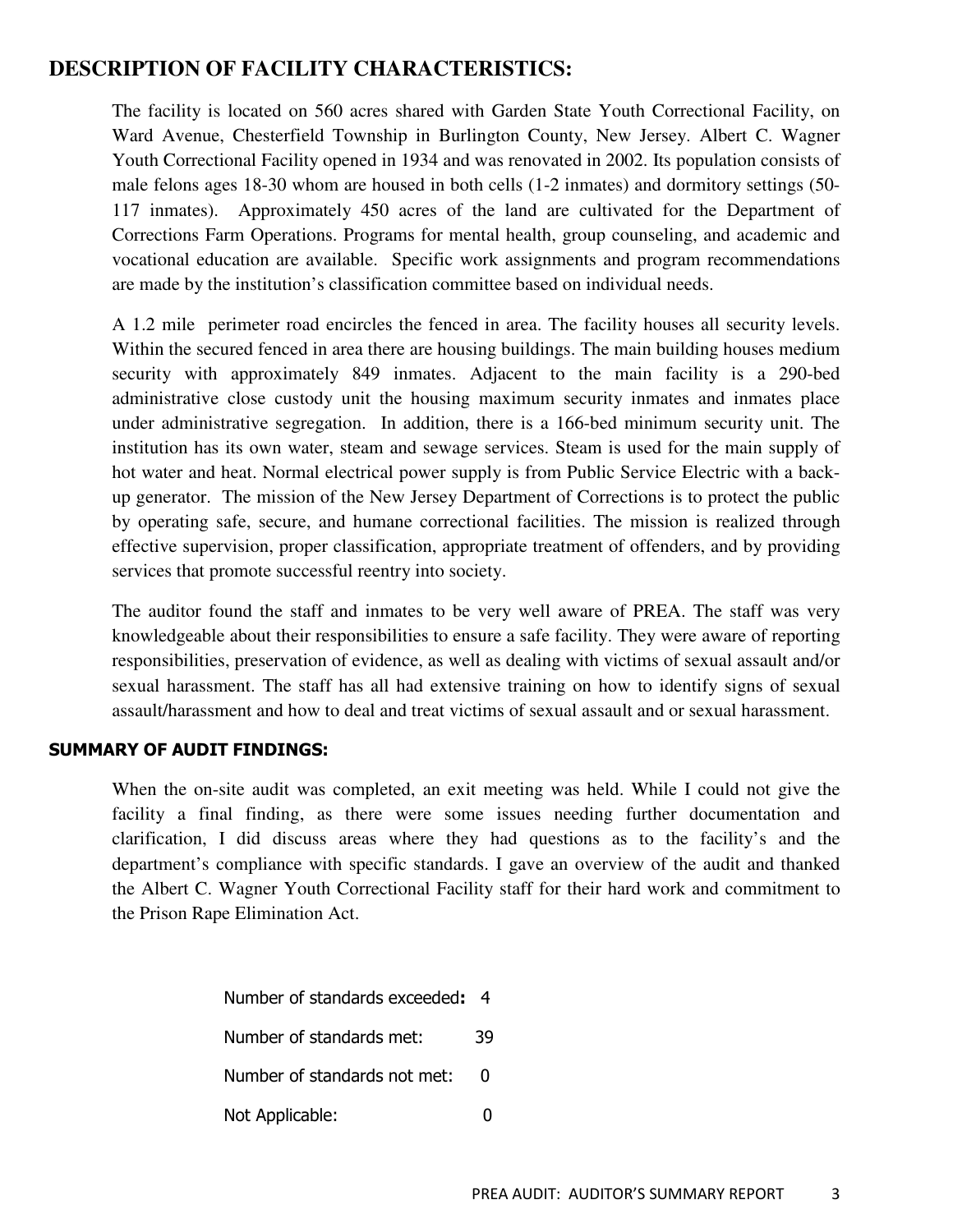# §115.11 - Zero tolerance of sexual abuse and<br>
<sub>[2]</sub> sexual harassment; PREA coordinator

 $\boxtimes$  Exceeds Standard (substantially exceeds requirement of standard)

 $\Box$  Meets Standard (substantial compliance; complies in all material ways with the standard for the relevant review period)

 $\Box$  Does Not Meet Standard (requires corrective action)

The Agency exceeds the standard with their policies and practice. Policies include NJAC 10A:4-12.2 Zero Tolerance Policies of the Department of Corrections, NJDOC Level 1 IMP IMM.001.PSA.001 Prison Sexual Assault, NJDOC Level 1 IMP PCS.001.PREA.AC PREA Agency Coordinator, NJDOC Level 1 IMP PCS.001.PREA ICM PREA Institutional Compliance Manager, and NJDOC Policy IMM.001.004 Zero Tolerance. The facility does not conduct cross-gender strip searches or cross-gender visual body cavity searches. Through the use of the Central Office developed PREA courtesy alert electronic system of notification for both the PREA Alert list and PREA Movement notice they exceed the requirements trying to prevent, detect and respond to sexual abuse and sexual harassment. The recommendations from the alerts can include the following but are not limited to: special housing conditions, special treatment conditions, and specific recommendations for follow up. They have also developed a very informative and thorough Quik Series booklet called PREA Overview/Sexual Abuse Victim Response which is available for all staff to carry with them at all times.

#### §115.12 - Contracting with other entities for the confinement of inmates

 $\Box$  Exceeds Standard (substantially exceeds requirement of standard)

 $\boxtimes$  Meets Standard (substantial compliance; complies in all material ways with the standard for the relevant review period)

 $\Box$  Does Not Meet Standard (requires corrective action)

The agency contracts with nonprofit agencies to provide Residential Community Release Halfway houses for inmates released from Albert C. Wagner Youth Correctional Facility. They have administrative responsibility over six of the facilities. The agency requires that they adopt and comply with PREA standards. They also regularly monitor the contractor's compliance with PREA standards.

#### §115.13 – Supervision and Monitoring

 $\Box$  Exceeds Standard (substantially exceeds requirement of standard)

 $\boxtimes$  Meets Standard (substantial compliance; complies in all material ways with the standard for the relevant review period)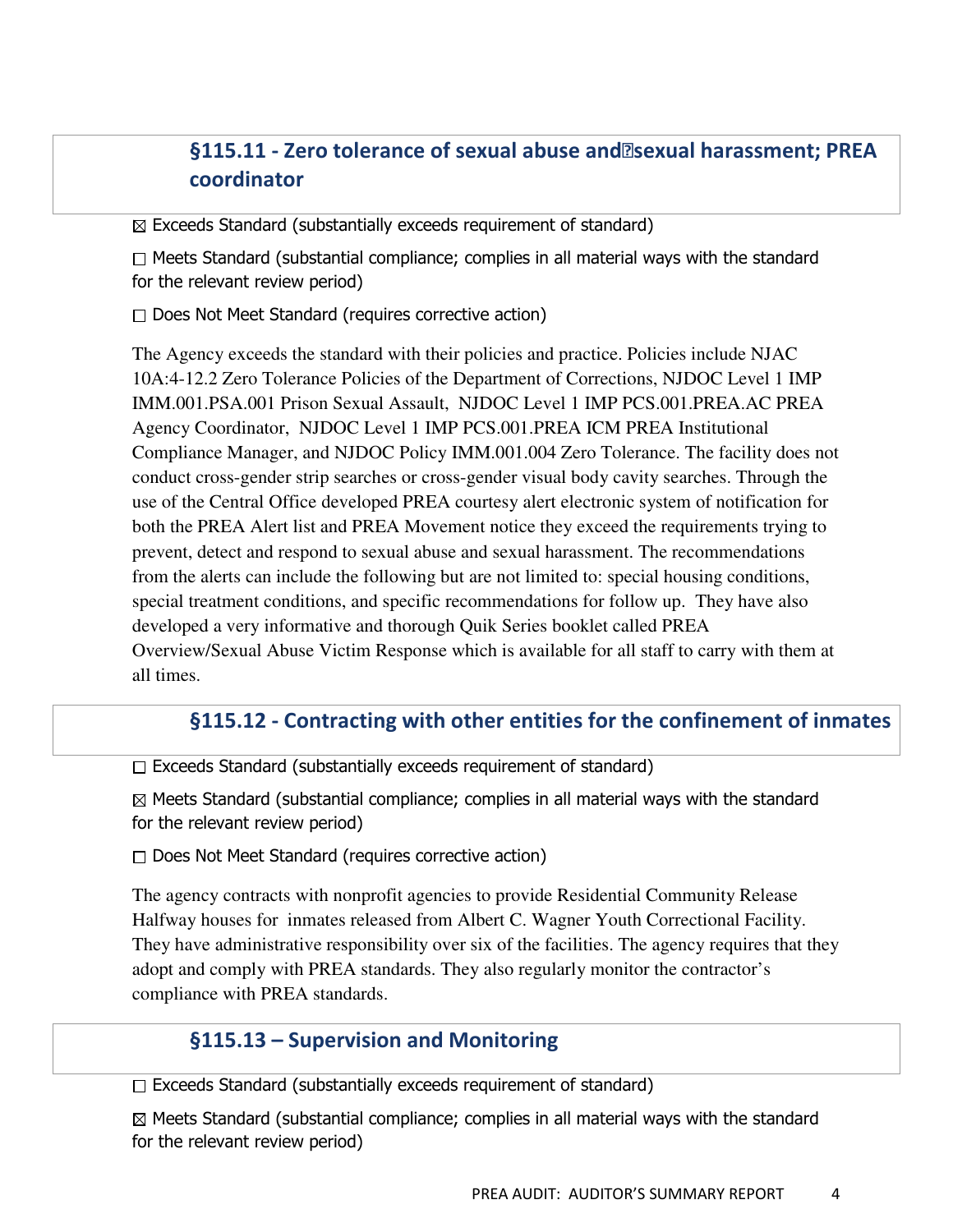$\Box$  Does Not Meet Standard (requires corrective action)

The following policies meet this standard: NJDOC Policy 3301 Post Trick Analysis/Baseline Staffing, NJDOC Policy CUS.001.011 Searches of Inmates and Facilities and NJDOC Level 1 IMP CUS.001.SEA.01. Administrator Cunningham reviews the institutional staffing plan annually and ensures that there is always the proper staffing level or a post would be closed. Documentation of unannounced rounds that cover all shifts was reviewed. There is an extensive video camera system in place and they are planning to add cameras to housing units and the recreation areas.

### §115.14 – Youthful Inmates

 $\Box$  Exceeds Standard (substantially exceeds requirement of standard)

 $\Box$  Meets Standard (substantial compliance; complies in all material ways with the standard for the relevant review period)

 $\Box$  Does Not Meet Standard (requires corrective action)

Not Applicable - They do not house youth inmates at this facility.

#### §115.15 – Limits to Cross-Gender Viewing and Searches

 $\Box$  Exceeds Standard (substantially exceeds requirement of standard)

 $\boxtimes$  Meets Standard (substantial compliance; complies in all material ways with the standard for the relevant review period)

 $\Box$  Does Not Meet Standard (requires corrective action)

Agency/facility does not conduct cross-gender strip searches or cross-gender visual body cavity searches. The following policies meet the requirements of the standard: NJDOC Policy CUS.003.001 Gender Restrictions of Custody Posts and NJDOC Policy CUS.001.011 Searches of Inmates & Facilities.

Staff of the opposite gender is required to announce their presence when entering the inmatehousing unit(s) by stating "female on unit". This is also noted in the log book and is in the post orders. This was documented during interviews with staff and inmates, as well as recorded in housing unit log books. Privacy notices are posted in each housing unit. Staff is all trained on conducting strip searches of transgender and intersex inmates in a professional manner. The curriculum and training records were reviewed.

# §115.16 – Inmates with Disabilities and Inmates who are Limited English Proficient

 $\Box$  Exceeds Standard (substantially exceeds requirement of standard)

 $\boxtimes$  Meets Standard (substantial compliance; complies in all material ways with the standard for the relevant review period)

 $\Box$  Does Not Meet Standard (requires corrective action)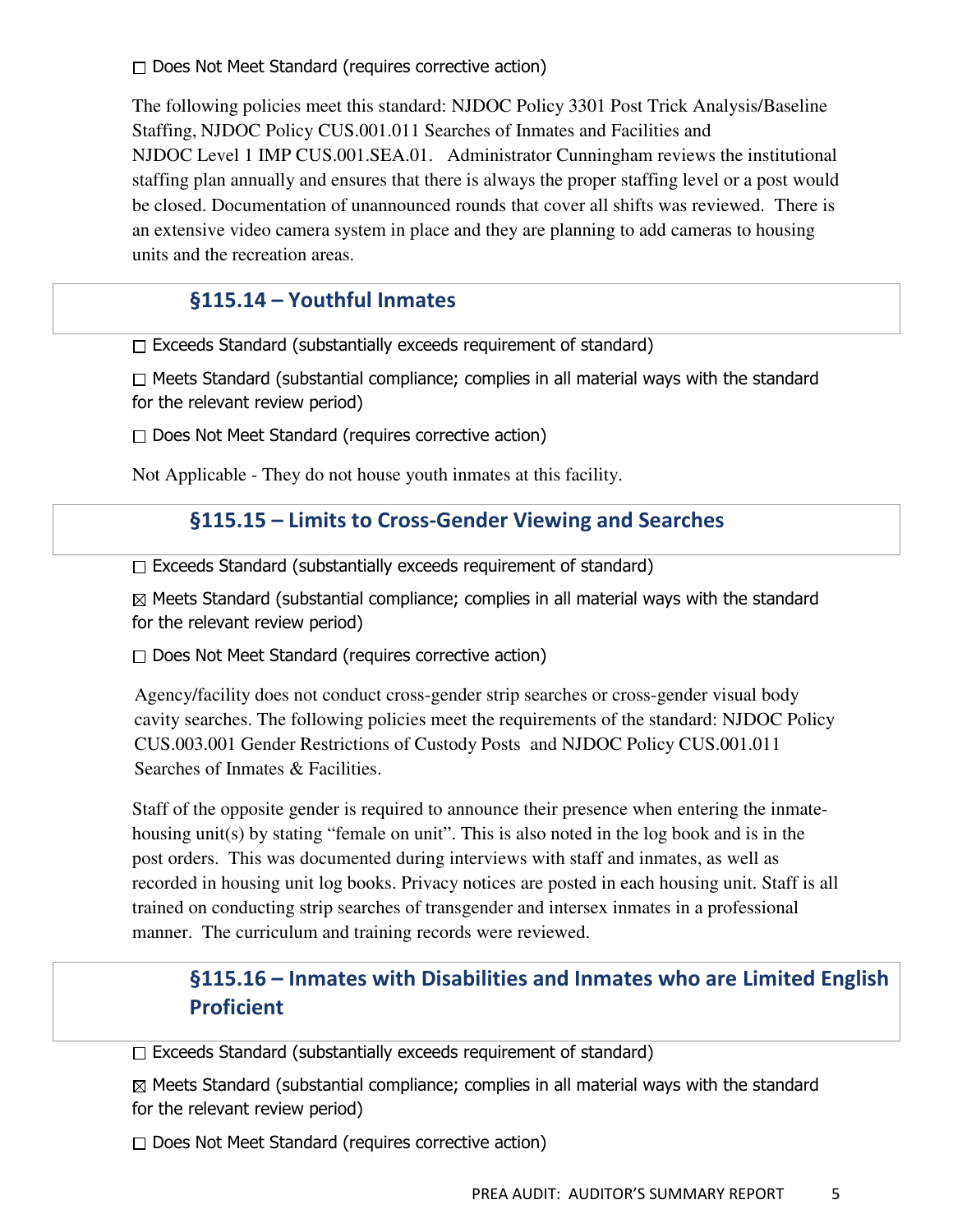The DOC takes appropriate steps to ensure inmates with disabilities and inmates with limited English proficiency have an opportunity to participate in and benefit from the agency's efforts to prevent, detect, and respond to sexual abuse and sexual harassment. PREA handouts and inmate handbooks are in English and Spanish. The following policies ensure compliance with this standard: NJDOC Policy SUP.004.001 LEP Language Assistance: Bilingual Staff & Use of Language Line, NJDOC Policy IMM.002.003 ADA, NJDOC Level 1 IMP PCS.001.DFH.01 Deaf or Hard of Hearing Inmates 2013 Language Line Contract and the NJDOC Level 1+3 MED.AGP.002 Information on Health policy. There have been on instances during this report period where inmate interpreters, readers or other types of inmate assistants were used.

### §115.17 – Hiring and Promotion Decisions

 $\Box$  Exceeds Standard (substantially exceeds requirement of standard)

 $\boxtimes$  Meets Standard (substantial compliance; complies in all material ways with the standard for the relevant review period)

 $\Box$  Does Not Meet Standard (requires corrective action)

Based on interviews with HR all components of this standard are being met. Operating procedures to meet this standard include NJDOC Policy PSM.001.001 Reporting of Arrests, Summons, Incarcerations, NJDOC Policy PSM.001.011 Staff Selections and Promotions, NJDOC Policy ADM.006.007 Pre-Employment Background Checks, and NJDOC Level 1 IMP PSM.SSP.003 Panel Interviews. The NJ DOC conducts background checks at least every five years for current permanent employees, every three years for contractors, and annually for temporary employees and volunteers. The background check is completed by the Special Investigations Division at the time the NJ DOC ID card is renewed. All employees/contractors have recently had their criminal background check completed again.

### §115.18 – Upgrades to Facilities and Technology

 $\Box$  Exceeds Standard (substantially exceeds requirement of standard)

 $\Box$  Meets Standard (substantial compliance; complies in all material ways with the standard for the relevant review period)

 $\Box$  Does Not Meet Standard (requires corrective action)

Not Applicable - They have not had any upgrade to facilities or technology during this report period.

#### §115.21 – Evidence Protocol and Forensic Medical Examinations

 $\Box$  Exceeds Standard (substantially exceeds requirement of standard)

 $\boxtimes$  Meets Standard (substantial compliance; complies in all material ways with the standard for the relevant review period)

 $\Box$  Does Not Meet Standard (requires corrective action)

The New Jersey Department of Corrections healthcare staff follows the institution's written plan for responding to allegations of sexual assault of inmates. The assaulted inmate is transported to the Emergency Department at Virtua of Mount Holly Hospital which is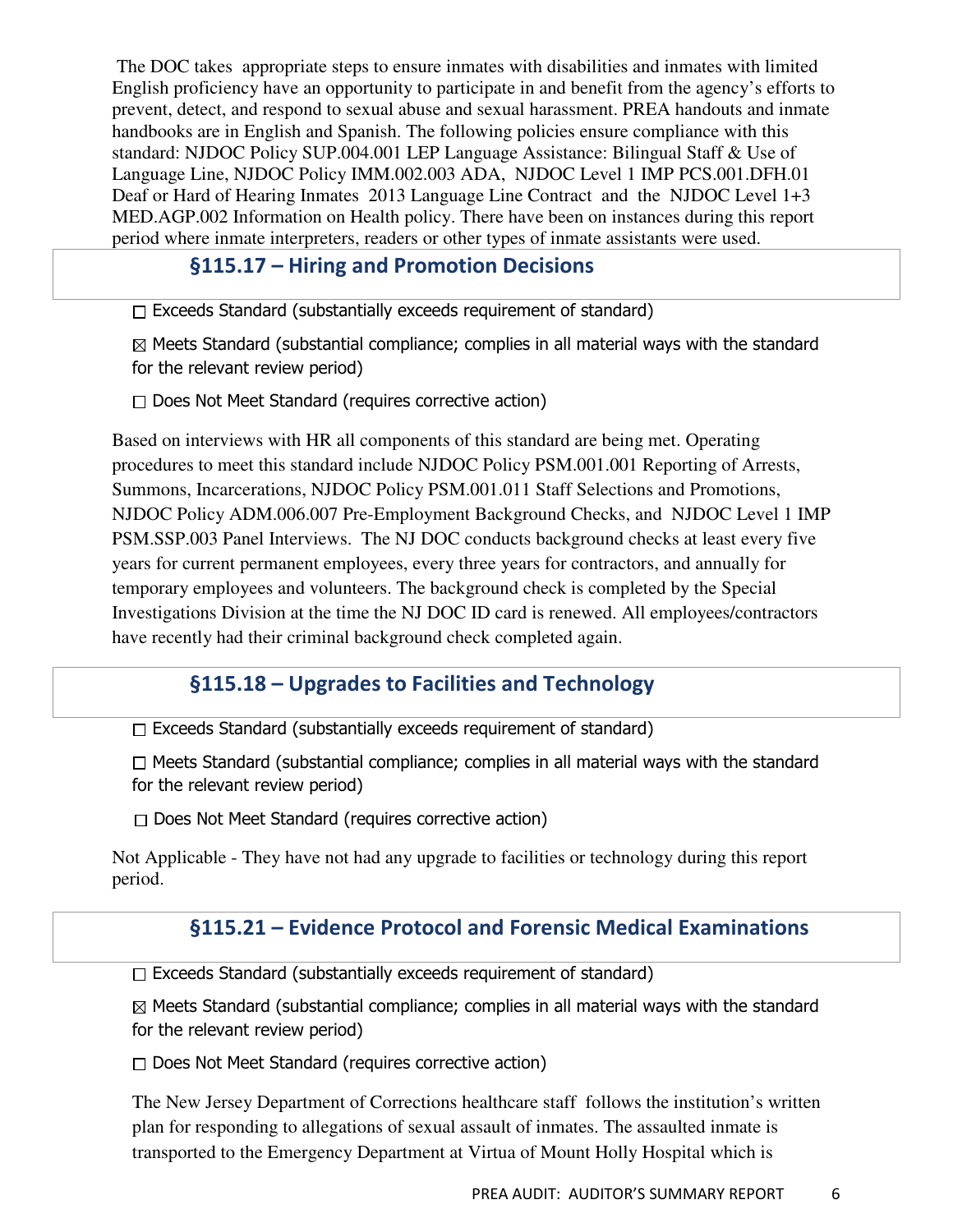properly equipped to assess (i.e. SANE Nurse), treat, provide required prophylaxis, and gathers forensic evidence. Healthcare staff is not involved in the management or treatment of sexual assault cases unless it is necessary to stabilize the inmate before the transfer to the appropriate community facility. The New Jersey Special Investigations Unit is also notified immediately and would be present at the hospital for the investigation. Policies and interviews with medical and mental health staff support the compliance with this standard. There has been one allegation over this report period where forensic medical exam was conducted and found to have negative results for sexual abuse.

# §115.22 – Policies to Ensure Referrals of Allegations for Investigations

Exceeds Standard (substantially exceeds requirement of standard)

 $\boxtimes$  Meets Standard (substantial compliance; complies in all material ways with the standard for the relevant review period)

 $\Box$  Does Not Meet Standard (requires corrective action)

Policies that meet this standard include: NJDOC Policy ADM.006.011 Investigations by the Special Investigations Division, NJDOC Policy IMM.001.004 Zero Tolerance Prison Sexual Assault, NJDOC Level 1 IMP ADM.006.SID.014 Sexual Assault (Confidential), NJDOC Level 1 IMP CUS.001.CSM.01 Crime Scene Management, NJDOC Level 1 IMP IMM.001.PSA.001 Prison Sexual Assault, and NJDOC Level 1 IMP ADM.006.SID.035. All allegations are referred to the Special Investigations Division for review. An administrative or criminal investigation is completed on all allegations of sexual abuse and sexual harassment. During this audit period there have been 5 investigations. The Auditor reviewed all of the investigations that had been conducted.

### §115.31 – Employee Training

 $\Box$  Exceeds Standard (substantially exceeds requirement of standard)

 $\boxtimes$  Meets Standard (substantial compliance; complies in all material ways with the standard for the relevant review period

 $\Box$  Does Not Meet Standard (requires corrective action)

Agency and facility policies that address this standard include; NJDOC Policy ADM.010.004 Standards of Professional Conduct: Staff/Inmate Over Familiarity, NJDOC Level 1 IMP and IMM.001.PSA.001 Prison Sexual Assault. I reviewed the training curriculum for Custody PREA Training (Powerpoint & Signature Sheet), Civilian PREA Training (Powerpoint & Signature Sheet), PREA Refresher (Biennial ) for NJDOC Employees and the Quik Series Booklet PREA Overview/Sexual Assault Victim Response (Signed Receipt-All Employees). . All staff interviewed indicated that they received the required PREA training.

#### §115.32– Volunteer and Contractor Training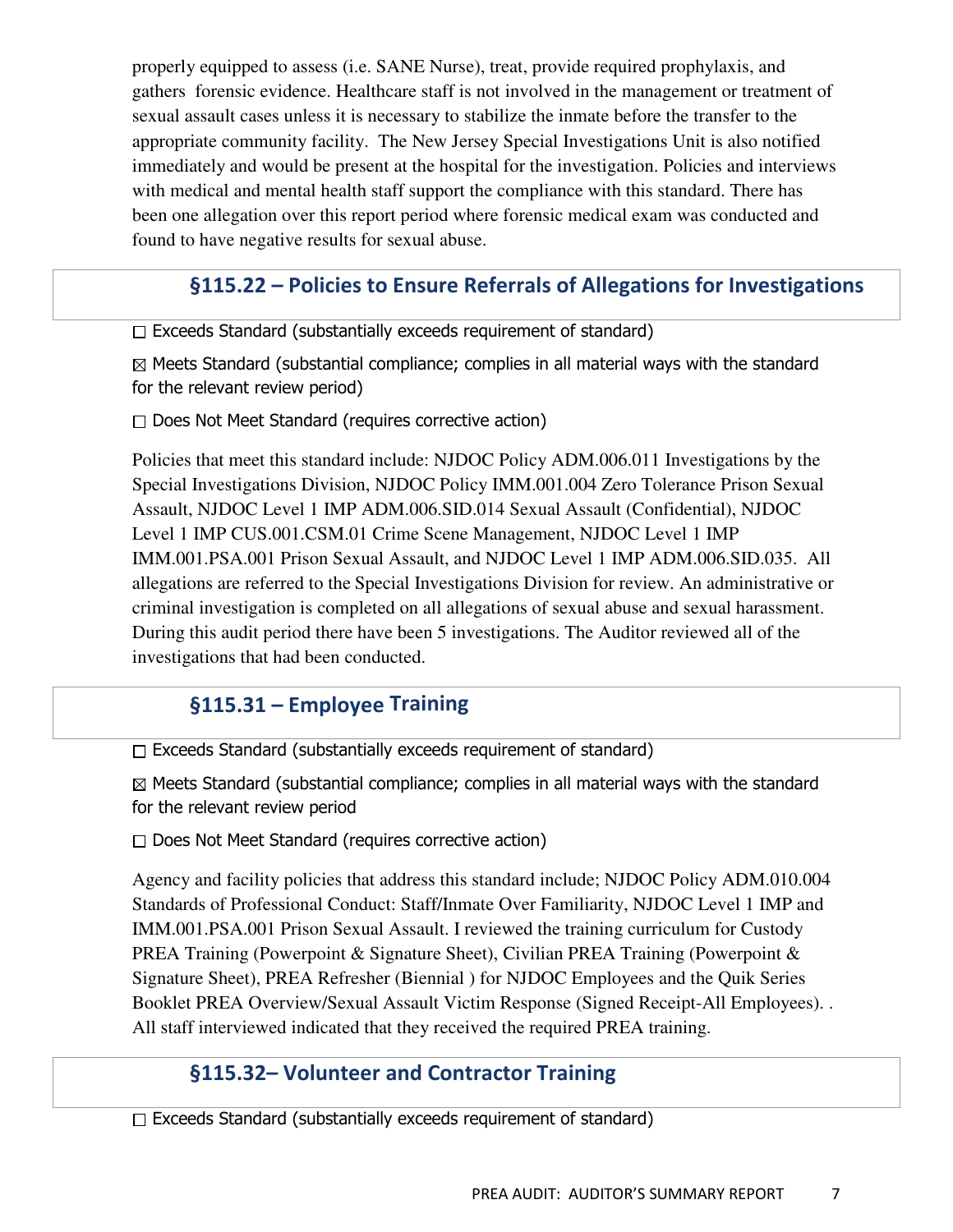$\Box$  Does Not Meet Standard (requires corrective action)

Reviewed contractor and volunteer sign-in sheets for training received.

# §115.33 – Inmate Education

 $\Box$  Exceeds Standard (substantially exceeds requirement of standard)

 $\boxtimes$  Meets Standard (substantial compliance; complies in all material ways with the standard for the relevant review period)

 $\Box$  Does Not Meet Standard (requires corrective action)

PREA Posters are displayed throughout the facility in prominent areas with phone number to call to report abuse. The facility inmate handbook covers the PREA information. Inmate education is also completed by showing a video at reception and additional information . The education is given by the Education Department and the Ombudsman assigned to the facility. The inmates sign an acknowledgement of having received the training. Interviews with the inmates confirmed that they received the training.

# §115.34 – Specialized Training: Investigations

 $\Box$  Exceeds Standard (substantially exceeds requirement of standard)

 $\boxtimes$  Meets Standard (substantial compliance; complies in all material ways with the standard for the relevant review period)

 $\Box$  Does Not Meet Standard (requires corrective action)

Investigators have received specialized training developed by Moss Group for conducting sexual abuse investigations and crime scene preservation.

# §115.35 – Specialized training: Medical and mental health care

 $\Box$  Exceeds Standard (substantially exceeds requirement of standard)

 $\boxtimes$  Meets Standard (substantial compliance; complies in all material ways with the standard for the relevant review period)

 $\Box$  Does Not Meet Standard (requires corrective action)

All medical and mental health staff has received specialized training presented by both New Jersey DOC and Rutgers University Correctional Health Care on PREA Addressing Sexual Abuse and Harassment of inmates. This training includes issues on victim identification, interviewing, reporting, and interventions for medical and mental health staff. Interviews with the medical and mental health staff confirmed the training was received.

# §115.41 – Screening for Risk of Victimization and Abusiveness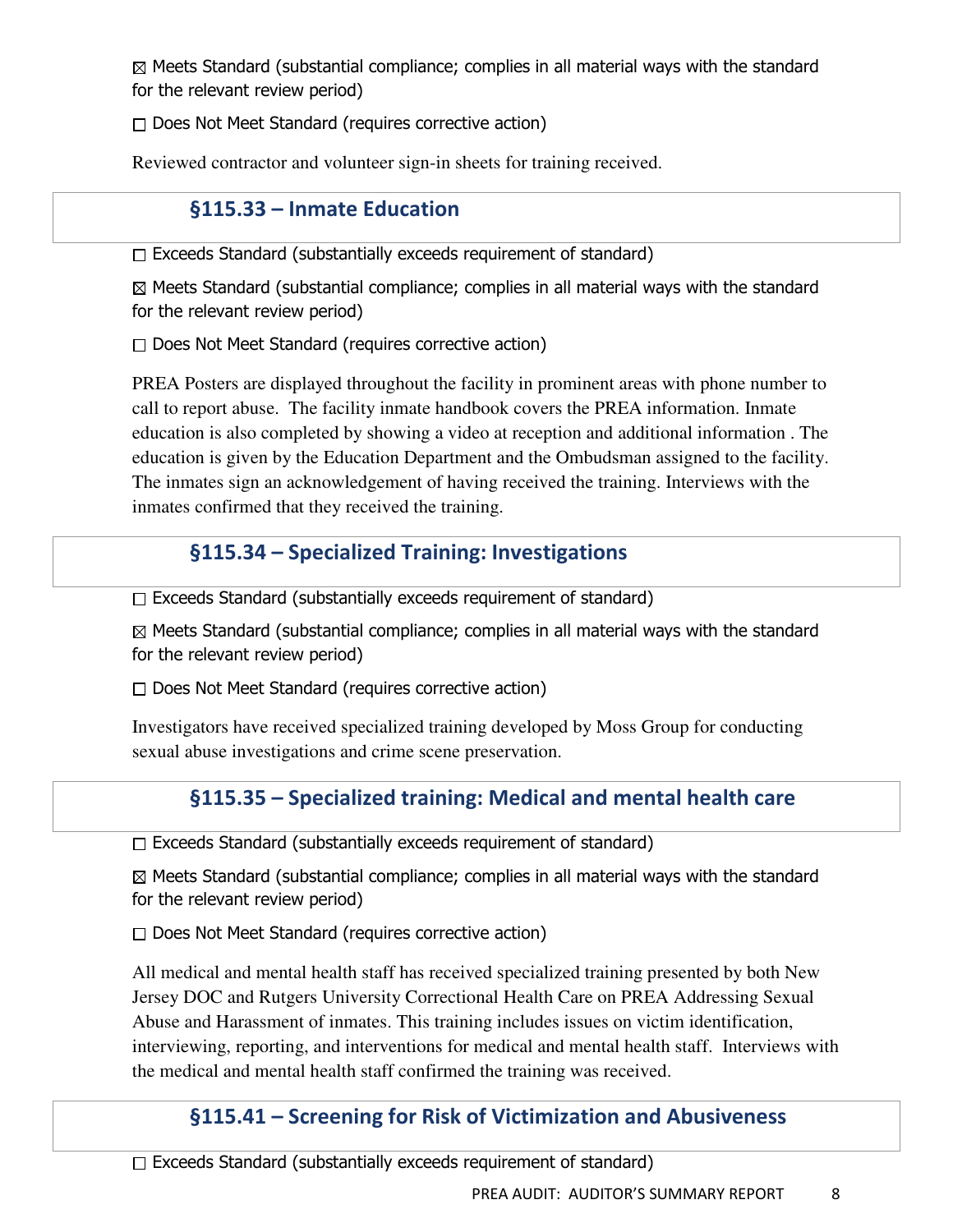$\Box$  Does Not Meet Standard (requires corrective action)

 Policies addressing this standard include: NJDOC Level 1+3 MED.IMA.001 Health Appraisals at Reception, NJDOC Level 1+3 MED.MHS.001.002 Mental Health Srvcs Reception & Evaluation, NJDOC Level 1+3 MED.MHS.001.001 Access to Mental Health Services, and the Multidimensional Sexual Victimization & Abusiveness Risk Assessment Checklist. Screening for any condition relevant to the Prison Rape Elimination Act of 2003 (PREA) and recording of those findings in the electronic health records system is completed within 24 hours of arrival into Reception. If the inmate is identified as being at risk of sexual victimization or sexual abuse of other inmates, they are seen by medical and mental health staff to determine any PREA monitoring or services needed. If needed, the inmate will be assessed by the psychologist. The psychologist will forward the completed Classification Intake form to the Classification Department which will contain the following: status recommendations, programming needs, anticipated adjustment to incarceration, and housing. Services are provided by individual therapy to both victims and perpetrators. This was verified through interviews with the staff.

### §115.42 – Use of Screening Information

 $\Box$  Exceeds Standard (substantially exceeds requirement of standard)

 $\boxtimes$  Meets Standard (substantial compliance; complies in all material ways with the standard for the relevant review period)

 $\Box$  Does Not Meet Standard (requires corrective action)

The facility uses the screening information to determine housing, bed, work, education, and program assignment with the goal of keeping inmates at high risks of being sexually victimized separate from those at high risks of being sexually abusive. Housing and program assignments are done on a case by case basis. They have a thorough system for collecting this information and providing continued re-assessment and follow-up services if needed. The information is also monitored through the PREA courtesy alert electronic system of notification for both the PREA Alert list and PREA Movement notice. Placement and programming assignments for transgender and intersex inmates are reassessed at least twice a year. Numerous operating procedures address how the information from the risk screening is used to ensure safety of each inmate.

# §115.43 – Protective Custody

 $\Box$  Exceeds Standard (substantially exceeds requirement of standard)

 $\boxtimes$  Meets Standard (substantial compliance; complies in all material ways with the standard for the relevant review period)

 $\Box$  Does Not Meet Standard (requires corrective action)

PREA AUDIT: AUDITOR'S SUMMARY REPORT 9 Agency policy NJAC 10A:5-7 Close Custody Units-Temporary Close Custody meets this standard. There was one inmate placed in this status during the report period. If an inmate was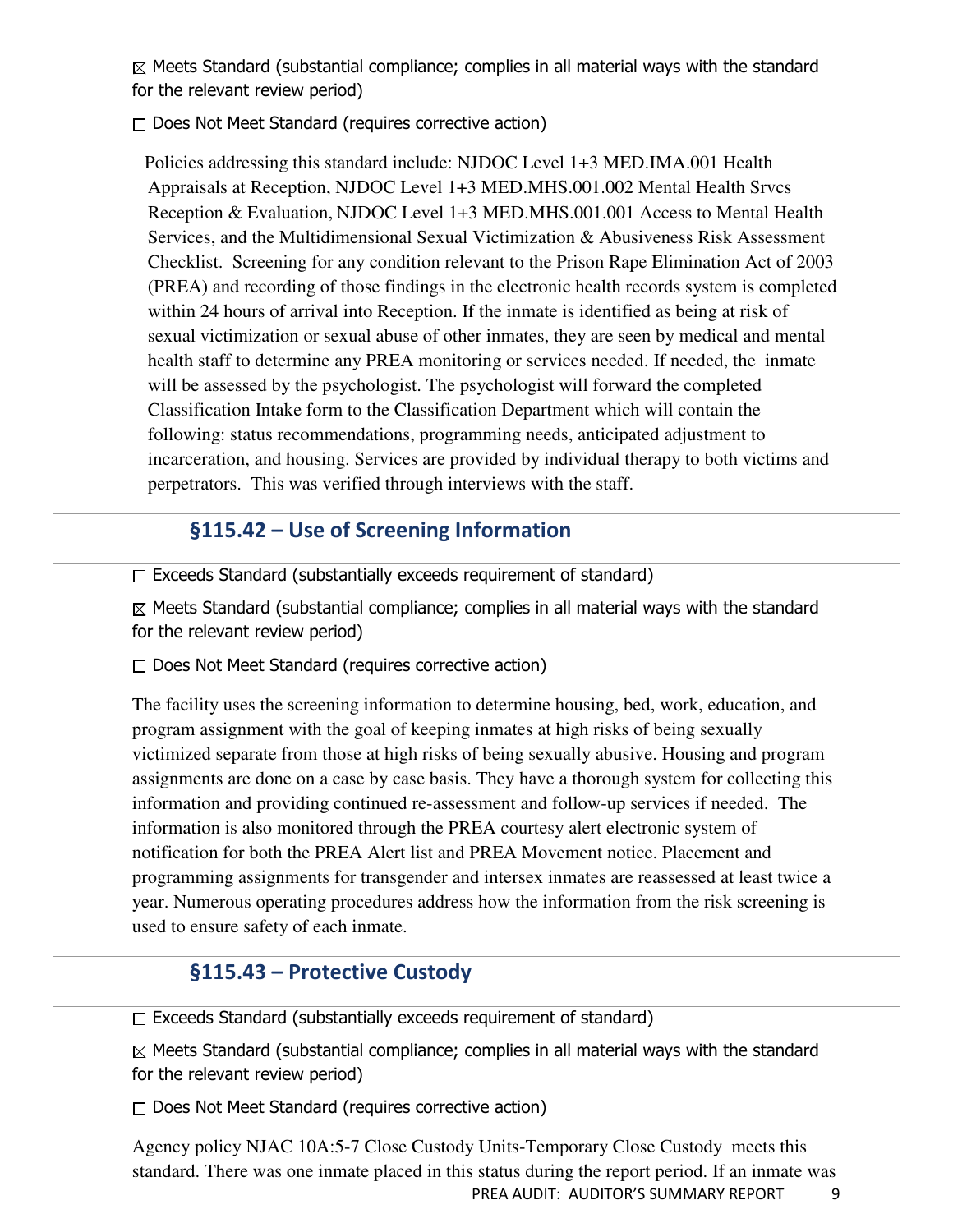at imminent risk of sexual victimization, they could temporarily be placed in temporary close custody cell until the investigation and alternative means of separation is found.

### §115.51 – Inmate Reporting

 $\Box$  Exceeds Standard (substantially exceeds requirement of standard)

 $\boxtimes$  Meets Standard (substantial compliance; complies in all material ways with the standard for the relevant review period)

 $\Box$  Does Not Meet Standard (requires corrective action)

Based on staff and inmate interviews, this is clearly documented. The procedures for reporting are clearly stated in the inmate handbook and on posters located throughout the facility. Agency policies that meet this standard are: NJDOC Policy IMM.002.001 Inmate Remedy System, NJDOC Level 1 IMP IMM.002.IRS.001 Inmate Remedy System. NJDOC Level 1 IMM.001.PSA.01 Prison Sexual Assault, and NJDOC Level 1 IMP PCS.001.PREA.OMB Allegations of Sexual Abuse, Assault, Harassment and Retaliation Reported to the Ombudsman.

#### §115.52 – Exhaustion of Administrative Remedies

 $\Box$  Exceeds Standard (substantially exceeds requirement of standard)

 $\boxtimes$  Meets Standard (substantial compliance; complies in all material ways with the standard for the relevant review period)

 $\Box$  Does Not Meet Standard (requires corrective action)

Policy JDOC Level 1 IMP IMM.002.IRS.001 Inmate Remedy System covers the elements of this standard. No grievances were filed in last year that alleged sexual abuse.

#### §115.53 – Inmate Access to Outside Confidential Support Services

 $\Box$  Exceeds Standard (substantially exceeds requirement of standard)

 $\boxtimes$  Meets Standard (substantial compliance; complies in all material ways with the standard for the relevant review period)

 $\Box$  Does Not Meet Standard (requires corrective action)

A Sexual Assault Free Environment (SAFE) brochure is made available to all inmates. There are numerous outside contacts listed as resources for outside confidential support services.

#### §115.54 – Third-Party Reporting

 $\Box$  Exceeds Standard (substantially exceeds requirement of standard)

 $\boxtimes$  Meets Standard (substantial compliance; complies in all material ways with the standard for the relevant review period)

 $\Box$  Does Not Meet Standard (requires corrective action)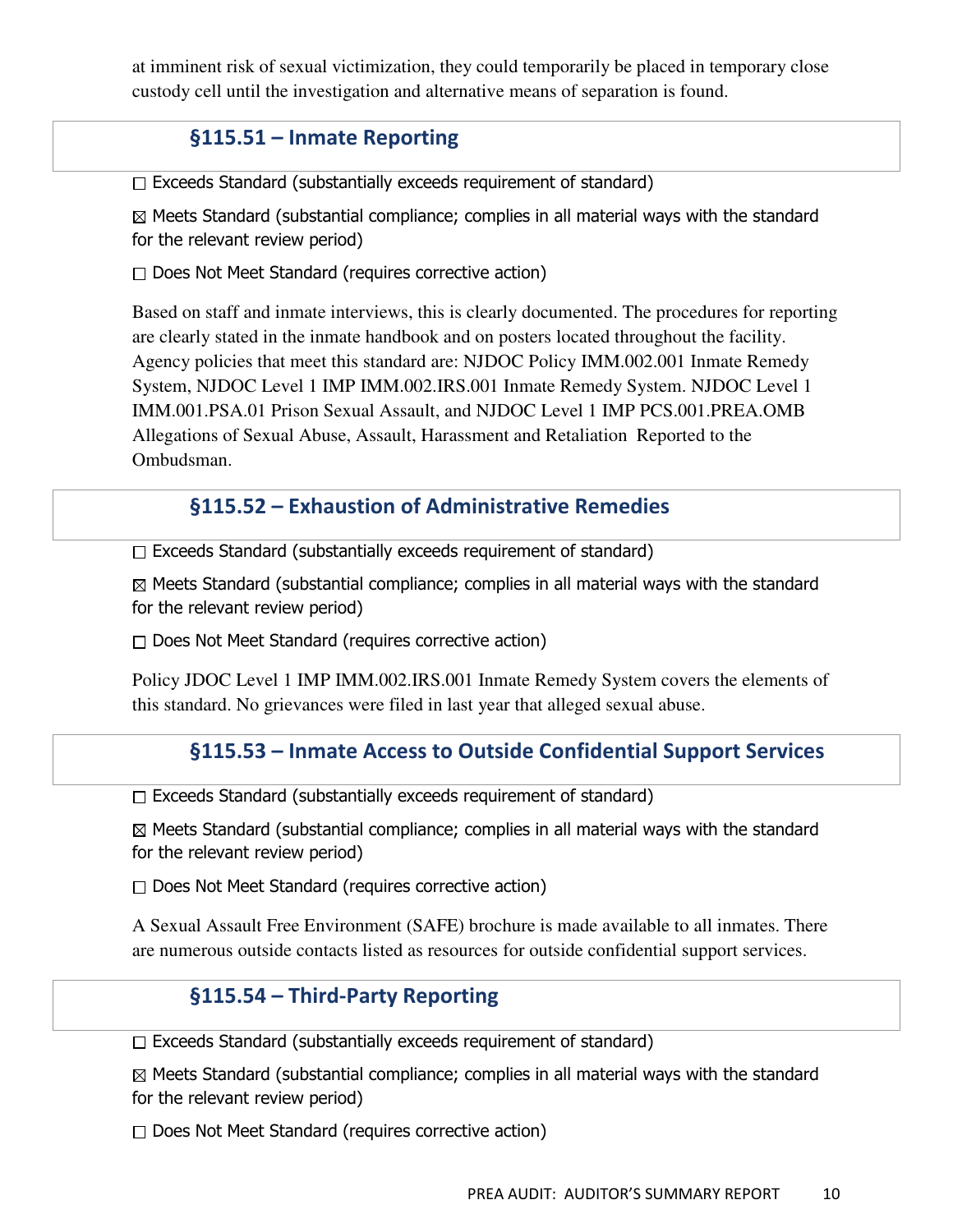Agency Policy NJDOC Level 1 IMP PCS.001.PREA.OMB Allegations of Sexual Abuse, Assault, Harassment and Retaliation Reported to Ombudsman cover the requirements of this standard. There is also a Website link to PREA Reporting Information for Family/Visitors http://www.state.nj.us/corrections/pdf//PREA/14\_Website\_Link\_and\_Visitor\_Handout.pdf PREA Information for Family/Visitors available in facility visit centers.

# §115.61 – Staff and Agency Reporting Duties

 $\Box$  Exceeds Standard (substantially exceeds requirement of standard)

 $\boxtimes$  Meets Standard (substantial compliance; complies in all material ways with the standard for the relevant review period)

 $\Box$  Does Not Meet Standard (requires corrective action)

Agency policy NJDOC Level 1 IMP IMM.001.PSA.001 Zero Tolerance of Prison Sexual Assault and Quik Series Booklet PREA Overview/Sexual Assault Victim Response includes all the components of this standard. This was also verified through interviews with random staff.

# §115.62 – Agency Protection Duties

 $\Box$  Exceeds Standard (substantially exceeds requirement of standard)

 $\boxtimes$  Meets Standard (substantial compliance; complies in all material ways with the standard for the relevant review period)

 $\Box$  Does Not Meet Standard (requires corrective action)

Agency policies NJDOC Level 1 IMP IMM.001.PSA.01 Prison Sexual Assault, NJAC 10A:5-7 Close Custody Units-Temporary Close Custody, and NJAC 10A 5-5.1 Closed Custody Units-Protective Custody meet this standard. There have been no inmates placed in this status. This was also verified through interviews with random staff.

# §115.63 – Reporting to Other Confinement Facilities

 $\Box$  Exceeds Standard (substantially exceeds requirement of standard)

 $\boxtimes$  Meets Standard (substantial compliance; complies in all material ways with the standard for the relevant review period)

 $\Box$  Does Not Meet Standard (requires corrective action)

Agency policy NJDOC Level 1 IMP PCS.001.PREA.ICM includes all the components of this standard. This was also verified through interviews with Administrator and PREA Coordinator. There have been no allegations that an inmate was abused while confined at another facility and no allegations of sexual abuse that Albert C. Wagner Youth Correctional Facility received from other facilities.

# §115.64 – Staff First Responder Duties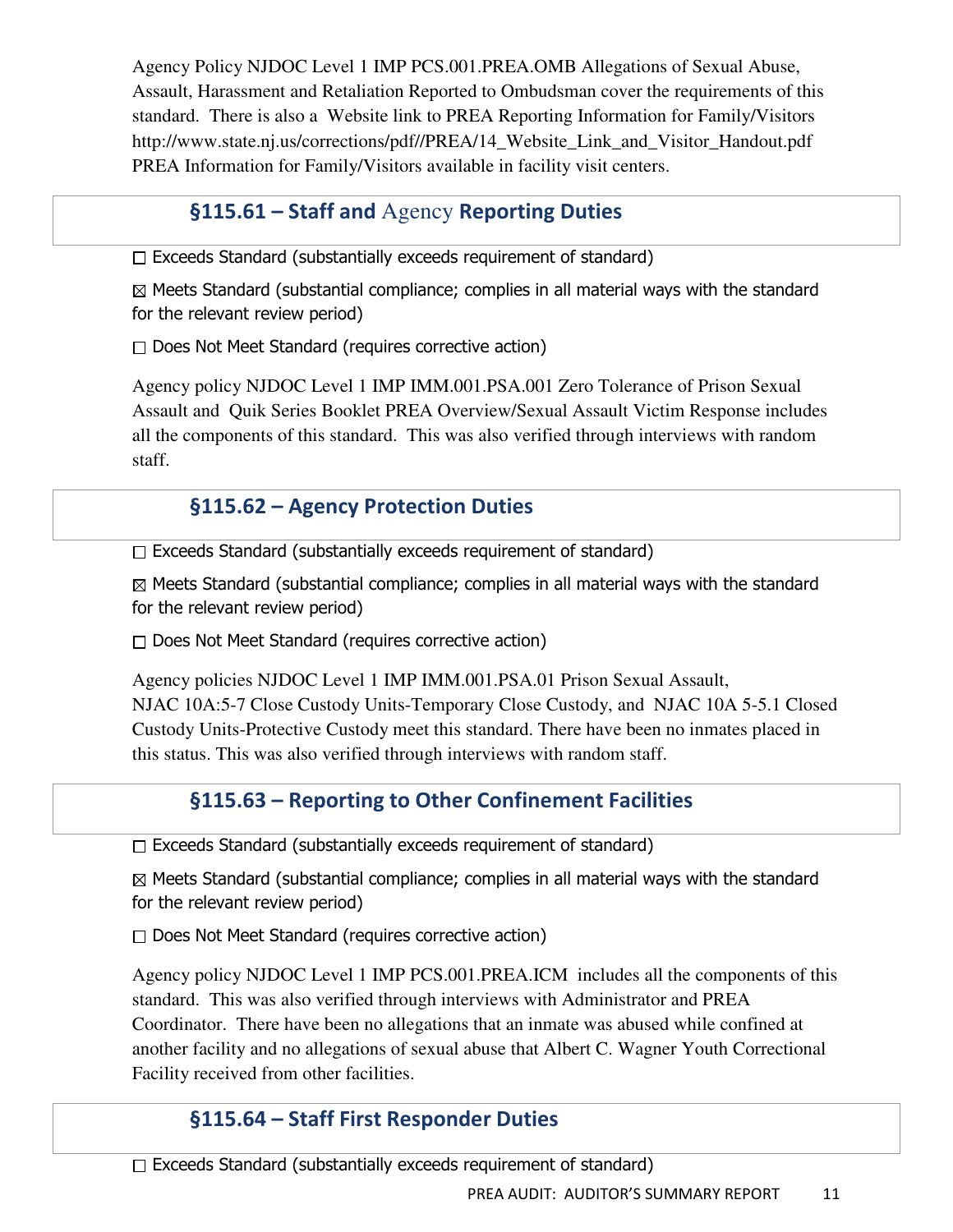$\Box$  Does Not Meet Standard (requires corrective action)

Agency policies NJDOC Level 1 IMP CUS.001.CSM.01 Crime Scene Management, NJDOC level 1+3 IMP MED.MLI.007 Sexual Assault, NJDOC Level 1 IMP IMM.001.PSA.01 Prison Sexual Assault, and NJDOC Level 1 IMP SID 014 include all the components of this standard. This was also verified through interviews with random staff.

# §115.65 – Coordinated Response

 $\Box$  Exceeds Standard (substantially exceeds requirement of standard)

 $\boxtimes$  Meets Standard (substantial compliance; complies in all material ways with the standard for the relevant review period)

 $\Box$  Does Not Meet Standard (requires corrective action)

Agency policies address this standard in a very detailed effective manner. This was discussed in interviews with the Administrator and the Investigator.

# §115.66 – Preservation of ability to protect inmates from contact with abusers

Exceeds Standard (substantially exceeds requirement of standard)

 $\boxtimes$  Meets Standard (substantial compliance; complies in all material ways with the standard for the relevant review period)

 $\Box$  Does Not Meet Standard (requires corrective action)

All collective bargaining agreements meet the requirements of the standard..

# §115.67 – Agency protection against retaliation

 $\Box$  Exceeds Standard (substantially exceeds requirement of standard)

 $\boxtimes$  Meets Standard (substantial compliance; complies in all material ways with the standard for the relevant review period)

 $\Box$  Does Not Meet Standard (requires corrective action)

PREA Compliance Manager Suzanne Lawrence is assigned to monitor for possible retaliation. Her responsibilities include interviewing inmates who previously alleged sexual victimization within 30 days of allegation to ensure they haven't experienced retaliation because of their allegation(s); for at least 90 days following report of sexual assault/harassment allegation, and to monitor by way of periodic status checks. There have been no incidents of retaliation reported in this report period.

# §115.68 – Post-Allegation Protective Custody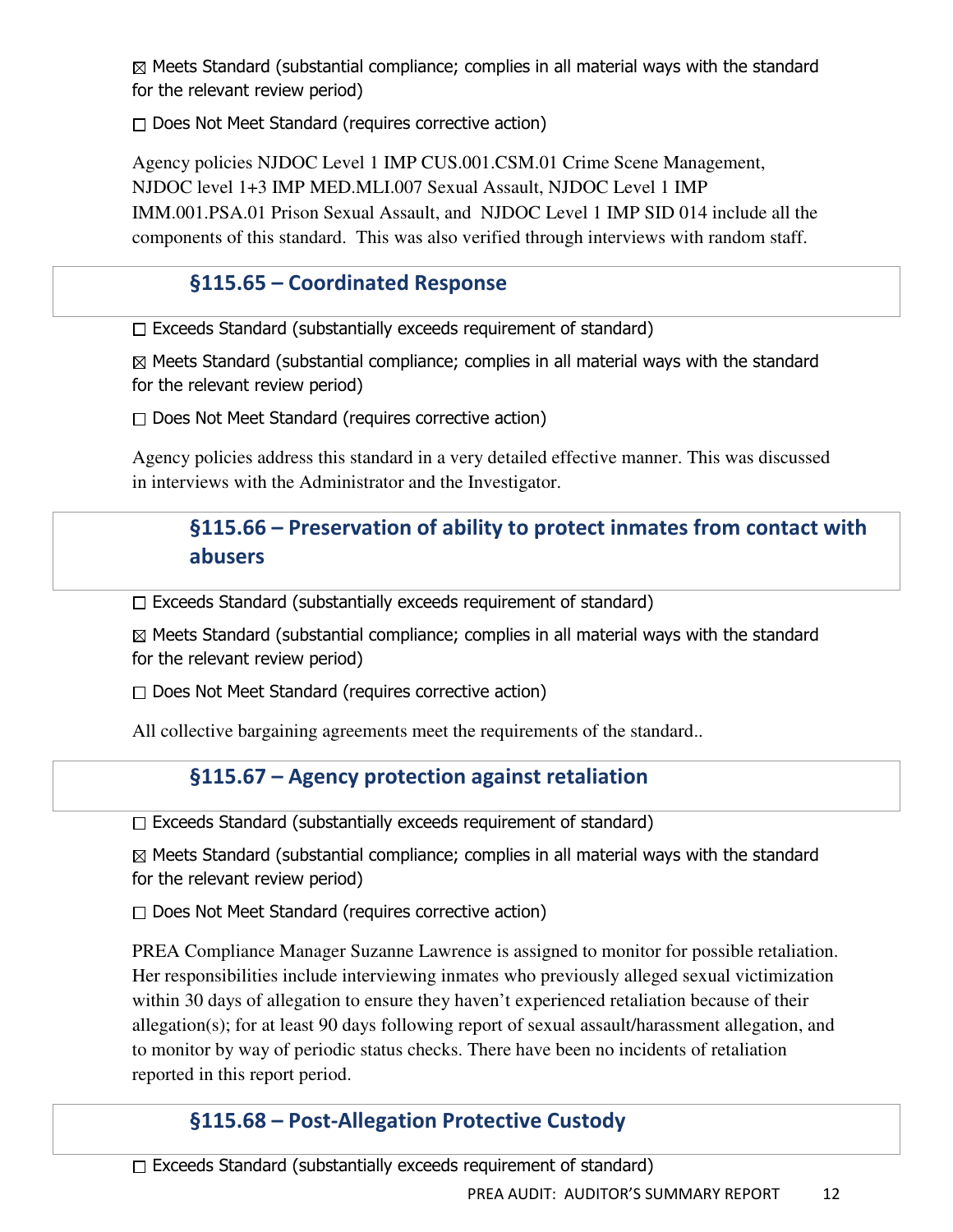$\Box$  Does Not Meet Standard (requires corrective action)

Agency policy NJAC 10A:5-7 Close Custody Units-Temporary Close Custody meets this standard. If an inmate was at imminent risk of sexual victimization, they could temporarily be placed in temporary close custody cell until the investigation and alternative means of separation found.

# §115.71 – Criminal and Administrative Agency Investigations

 $\Box$  Exceeds Standard (substantially exceeds requirement of standard)

 $\boxtimes$  Meets Standard (substantial compliance; complies in all material ways with the standard for the relevant review period)

 $\Box$  Does Not Meet Standard (requires corrective action)

Agency policies that address their standard include: NJDOC Policy ADM.006.011 Investigations by the Special Investigations Division, NJDOC Level 1 IMP ADM.006.SID.035 Investigative Procedures and NJDOC Level 1 IMP ADM.006.SID.014 Procedures for Sexual Assault. The Albert C. Wagner Youth Correctional Facility Investigator conducts investigations within the facility after consulting the Central Office Investigator to determine how to proceed. The SID serves as the NJDOC liaison to all other law enforcement agencies, conducts cooperative investigations in conjunction with federal, state, county and municipal law enforcement agencies and supervise the safety and security of the NJDOC Central Office Complex. All SID Investigators have received special investigation training. All of the investigations were reviewed promptly, thoroughly, and objectively.

### §115.72 – Evidentiary Standard for Administrative Investigations

 $\Box$  Exceeds Standard (substantially exceeds requirement of standard)

 $\boxtimes$  Meets Standard (substantial compliance; complies in all material ways with the standard for the relevant review period)

 $\Box$  Does Not Meet Standard (requires corrective action)

This is covered in the SID PREA training curriculum.

# §115.73 – Reporting to Inmate

 $\Box$  Exceeds Standard (substantially exceeds requirement of standard)

 $\boxtimes$  Meets Standard (substantial compliance; complies in all material ways with the standard for the relevant review period)

 $\Box$  Does Not Meet Standard (requires corrective action)

Agency policy NJDOC Level 1 IMP PCS.001.PREA.AC PREA Agency Coordinator indicates that is the Coordinators responsibility to notify the inmate of the findings. The NJDOC PREA Sexual Abuse Investigation Disposition Report documents the actions taken.

PREA AUDIT: AUDITOR'S SUMMARY REPORT 13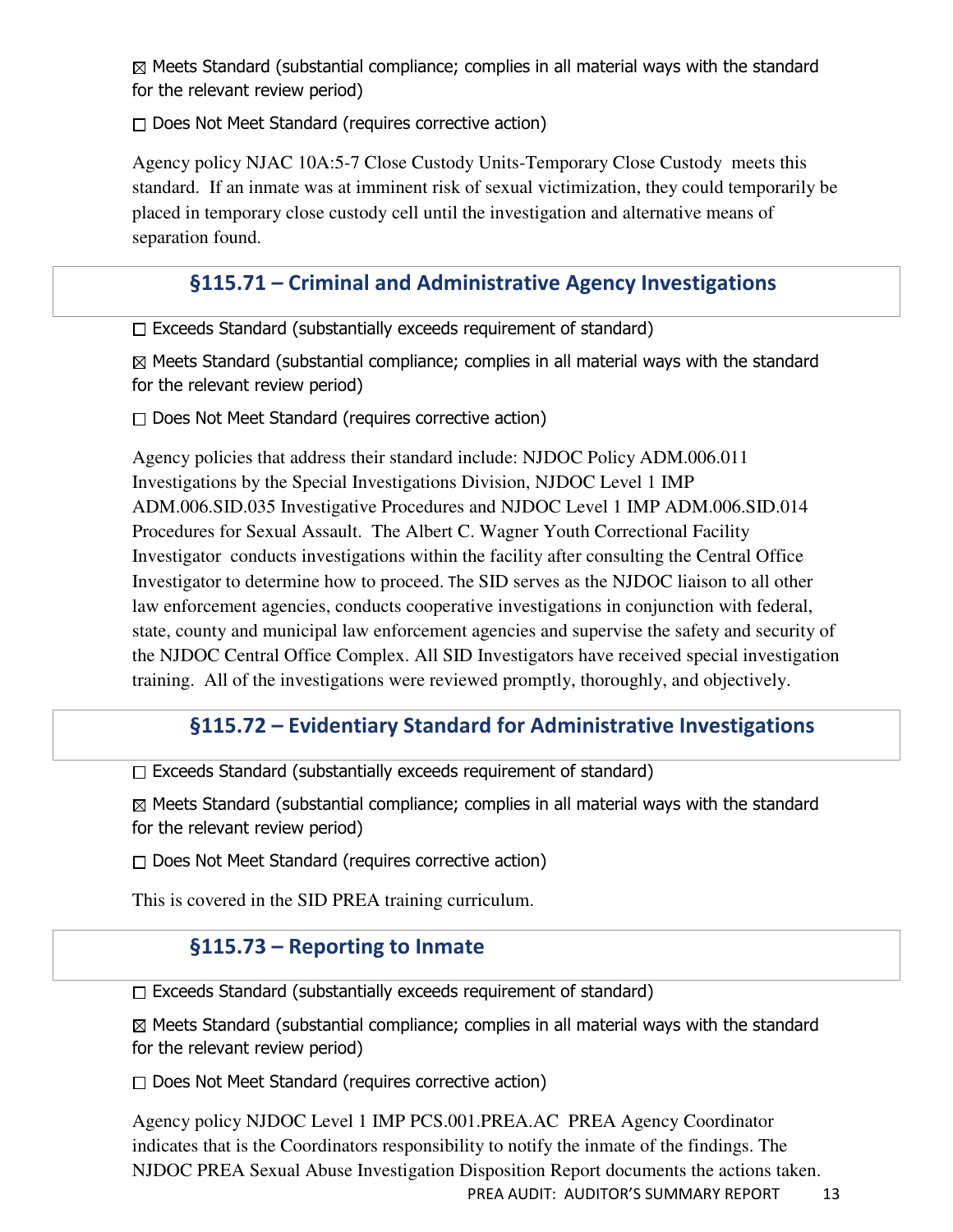### §115.76 – Disciplinary sanctions for staff

 $\Box$  Exceeds Standard (substantially exceeds requirement of standard)

 $\boxtimes$  Meets Standard (substantial compliance; complies in all material ways with the standard for the relevant review period)

 $\Box$  Does Not Meet Standard (requires corrective action)

Human Resources Bulletin 84-17 includes all the components of this standard. During this audit period no staff member has been found to violate agency sexual abuse or sexual harassment policies.

#### §115.77 – Corrective action for contractors and volunteers

 $\Box$  Exceeds Standard (substantially exceeds requirement of standard)

 $\boxtimes$  Meets Standard (substantial compliance; complies in all material ways with the standard for the relevant review period)

 $\Box$  Does Not Meet Standard (requires corrective action)

Agency policies that meet this standard are NJDOC Policy PCS.001.003 Volunteer Service Program and NJDOC Level 1 IMP PCS.001.VOL.001 Volunteer Services Operating Procedures. There were no contractors or volunteers during this period that was reported to law enforcement for engaging in sexual abuse of inmates.

#### §115.78 – Disciplinary sanctions for inmates

 $\Box$  Exceeds Standard (substantially exceeds requirement of standard)

 $\boxtimes$  Meets Standard (substantial compliance; complies in all material ways with the standard for the relevant review period)

 $\Box$  Does Not Meet Standard (requires corrective action)

This is clearly stated in the inmate handbook which addresses all disciplinary sanctions for inmates.

#### §115.81 – Medical and mental health screenings; history of sexual abuse

 $\Box$  Exceeds Standard (substantially exceeds requirement of standard)

 $\boxtimes$  Meets Standard (substantial compliance; complies in all material ways with the standard for the relevant review period)

 $\Box$  Does Not Meet Standard (requires corrective action)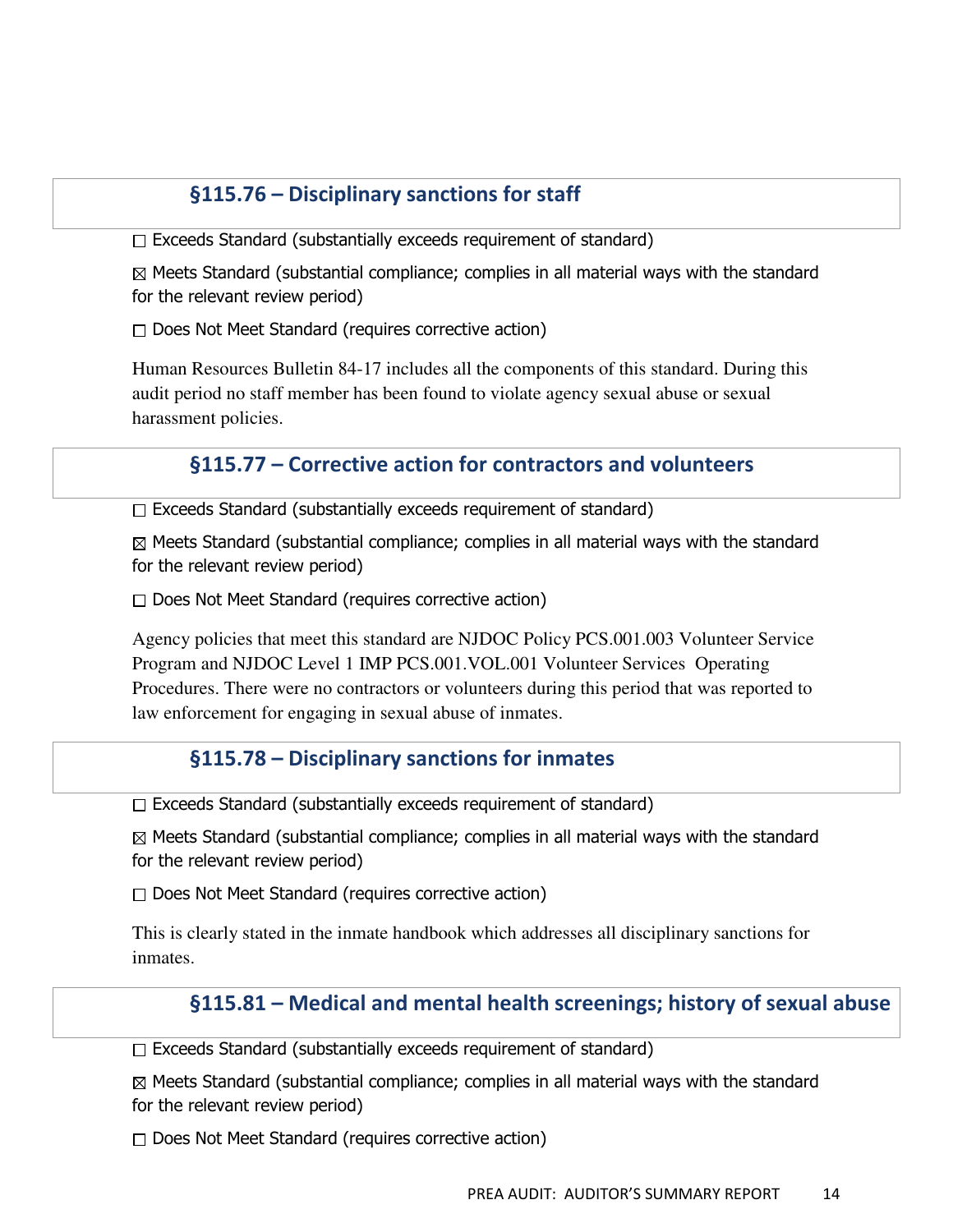Policies addressing this standard include: NJDOC Level 1+3 MED.IMA.001 Health Appraisals at Reception, NJDOC Level 1+3 MED.MHS.001.002 Mental Health Srvcs Reception & Evaluation, NJDOC Level 1+3 MED.MHS.001.001 Access to Mental Health Services, and the Multidimensional Sexual Victimization & Abusiveness Risk Assessment Checklist. Screening for any condition relevant to the Prison Rape Elimination Act of 2003 (PREA) and recording of those findings in the electronic health records system is completed within 24 hours of arrival into Reception. If the inmate is identified as being at risk of sexual victimization or sexual abuse of other inmates, they are seen by medical and mental health staff to determine any PREA monitoring or services needed. If needed, the inmate will be assessed by the psychologist. The psychologist will forward the completed Classification Intake form to the Classification Department which will contain the following: status recommendations, programming needs, anticipated adjustment to incarceration, and housing. This was verified through interviews with the staff. Through interviews with specialized staff, the facility has a thorough system for collecting this information and also has the capacity to provide continued re-assessment and follow-up services if needed.

#### §115.82 – Access to emergency medical and mental health services

 $\boxtimes$  Exceeds Standard (substantially exceeds requirement of standard)

 $\Box$  Meets Standard (substantial compliance; complies in all material ways with the standard for the relevant review period)

 $\Box$  Does Not Meet Standard (requires corrective action)

A wide range of treatment services are offered to every victim without financial cost while at the facility. In addition, at the time of release from NJ DOC, aftercare services will be arranged for any active mental health disorder in accordance with current procedures for release planning. When mental health determines that follow up services are warranted relative to the sexual assault, separate from mental health needs, referrals will be made in accordance with recommendations reported by the SAFE/SANE counselor and/or other hospital emergency department staff. Agency policies demonstrate excellent compliance with this standard.

# §115.83 – Ongoing medical and mental health care for sexual abuse victims and abusers

 $\Box$  Exceeds Standard (substantially exceeds requirement of standard)

 $\boxtimes$  Meets Standard (substantial compliance; complies in all material ways with the standard for the relevant review period)

 $\Box$  Does Not Meet Standard (requires corrective action)

Agency policies meet the standards requirements. Services are provided by individual therapy to both victims and perpetrators. This was verified through interviews with the staff.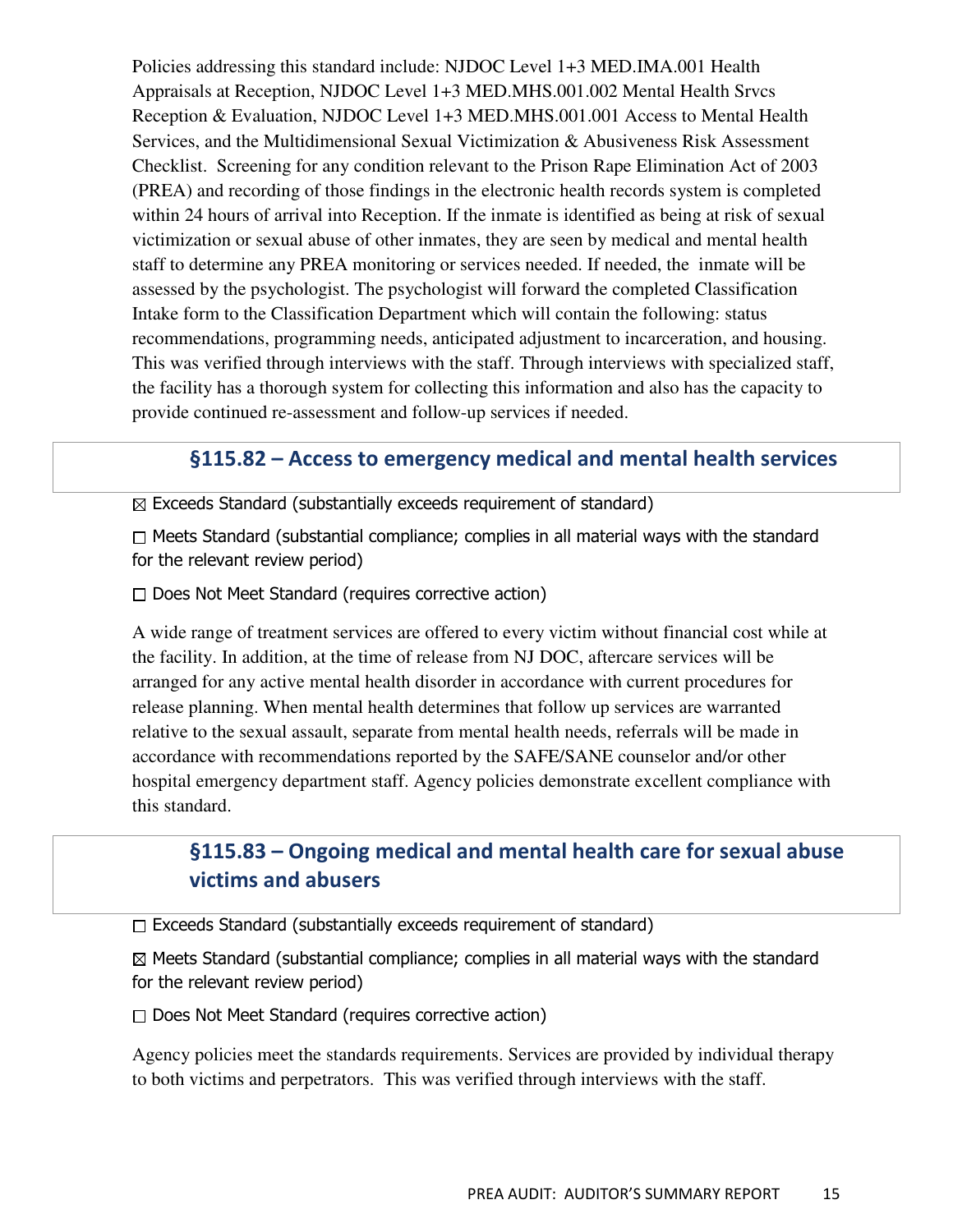#### §115.86 – Sexual abuse incident reviews

 $\Box$  Exceeds Standard (substantially exceeds requirement of standard)

 $\boxtimes$  Meets Standard (substantial compliance; complies in all material ways with the standard for the relevant review period)

 $\Box$  Does Not Meet Standard (requires corrective action)

Agency policies NJDOC Policy PCS.001.005 PREA:Sexual Assault Advisory Council and NJDOC Level 1 IMP PCS.001.PREA.001 Sexual Assault Advisory Council meet this standard. Committee members shall consist of, but are not limited to, a representative of the following departments: agency PREA Coordinator (Executive staff member appointed by Commissioner), Division of Operations, Special Investigations Division. Office of Community Programs and Outreach Services, Office of Victim Services, Office of Policy and Planning, Office of Transitional Services, Mental Health Services, Medical Services and Corrections Ombudsman.

#### §115.87 – Data Collection

 $\boxtimes$  Exceeds Standard (substantially exceeds requirement of standard)

 $\Box$  Meets Standard (substantial compliance; complies in all material ways with the standard for the relevant review period)

 $\Box$  Does Not Meet Standard (requires corrective action)

This is covered in NJDOC Policy PCS.001.005 PREA: Sexual Assault Advisory Council. The NJDOC publishes an annual report regarding PREA-related incidents and, where necessary, plans to improve the Department's prevention, detection and response efforts. The Department regularly conducts sexual abuse/assault incident reviews to determine if changes to or improvements in environmental, procedural, staffing and monitoring technology factors are required.

#### §115.88 – Data Review for Corrective Action

 $\Box$  Exceeds Standard (substantially exceeds requirement of standard)

 $\boxtimes$  Meets Standard (substantial compliance; complies in all material ways with the standard for the relevant review period)

 $\Box$  Does Not Meet Standard (requires corrective action)

The agency reviews the data collected to assess and improve the effectiveness of its sexual abuse prevention, detection, and response policies; and to identify problem areas and take